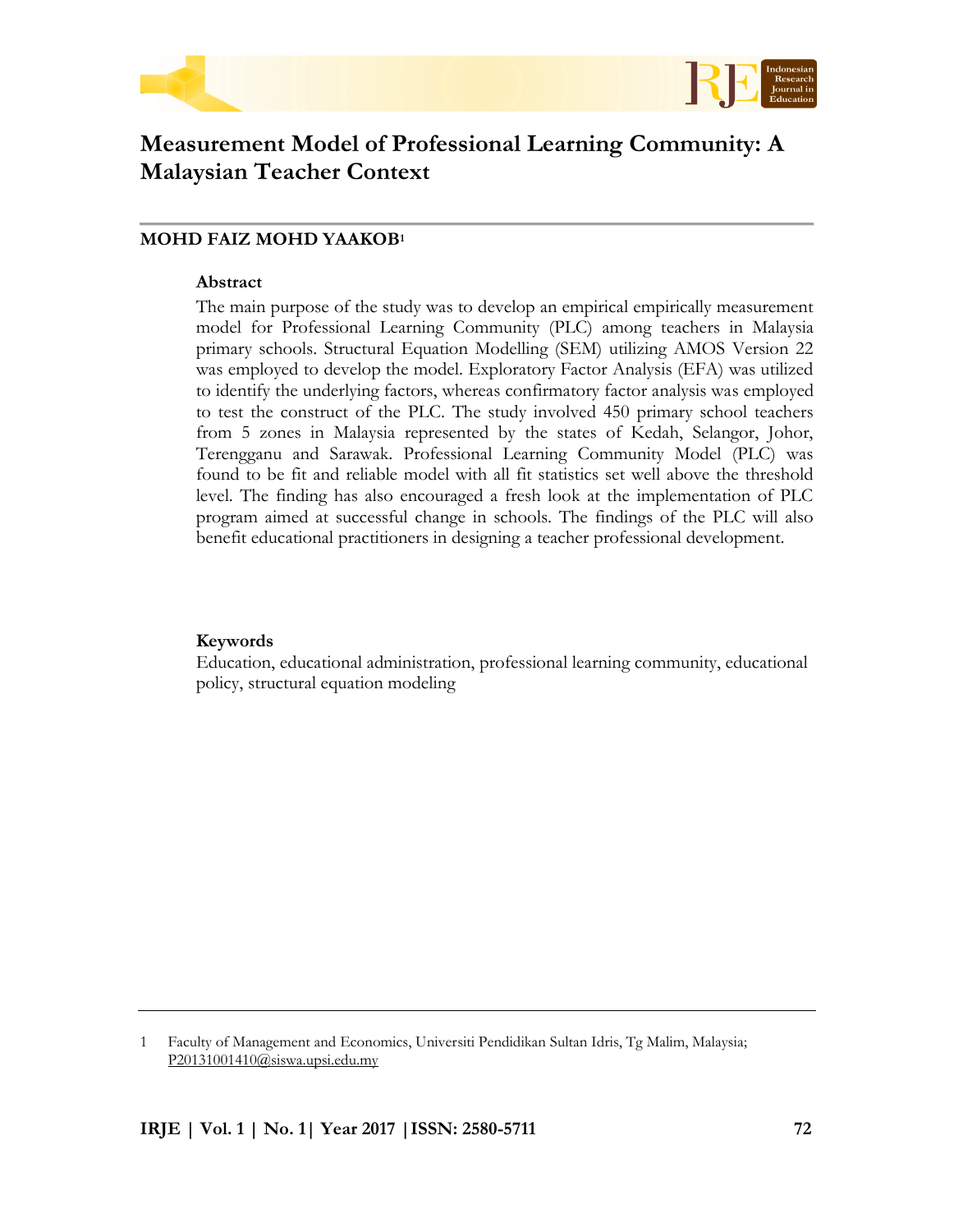



Teachers are the agents of change for student achievement and school improvement. One strategic way to improving schools is fostering and promoting professional learning in which teachers develop their practice and build learning communities (Ho, Lee, & Teng, 2016). Educators can gathering and composed to help instructional activity inquire about that points and focuses at fruitful the nature of instructing readiness (Vanderlinde & Van Braak, 2010). Numerous researchers have conceptualized every one of these practices as PLCs. Meanwhile, Malaysian Continuous Professional Development (CPD) for teachers clearly stated the PLC programme should be conducted in school to improve the quality and performance (Ministry of Education, 2014). Indeed, PLC is an initiative and trend to improve quality of teachers, student achievement, and professional development among developed country (Chichibu, 2013; Dufour & Mattos, 2013; Pektas, 2014).

Indeed, the idea of PLC at first risen up out of the possibility of the teachers proficient group which can be followed back to the 1980s. Later, another organizational feature, called organizational learning was added to the concept of a professional community, resulting in the coining of the term PLC (Senge, 1990). Successful implementations of PLCs enable schools to effectively address some of the problems that education in the twenty-first century faces.

For instance, availability of effective professional learning communities is found to be a considerable driving force for building teacher and school capacity which is correlated with improved achievement for all students (Youngs & King, 2001). Meanwhile, through PLCs, teachers are provided with an access to resources with the learning opportunities, which are necessary to restructure learning environments to meet the educational prerequisites of their increasingly diverse students. Thus, there is not much knowledge regarding current status of PLC and factors associated with its practices in Malaysia primary school context. This study, therefore, aims to assess PLC capability of Malaysia primary schools and explore factors and create the model that explain PLC model among Malaysian primary teachers.

## **Literature Review**

Shirley Hord's (1997) model of PLC is based into school improvement and school reform. Her work with the Creating Communities of Continuous Inquiry and Improvement (CCCII) project, which began in the mid-1990's, gave rise to learning more about promoting and nurturing learning communities (Hord, 1997). Hord also draws upon Senge's learning organization theory in her work with professional learning communities. According to Hord, there are five scopes or dimensions of a professional learning community: i) supportive and shared leadership, ii) shared values and vision, iii) collective learning and application of learning, iv)supportive conditions, and v) shared practice.

## **Supportive and shared leadership**

**IRJE | Vol. 1 | No. 1| Year 2017 |ISSN: 2580-5711 73** The school reform and educational leadership literatures clearly identify the role and inspiration of the educational administrator on whether reform will occur in the school. It appears to be certain that changing a school association into a learning group should be possible just with the pioneers and the dynamic sustaining of the whole staff's change as a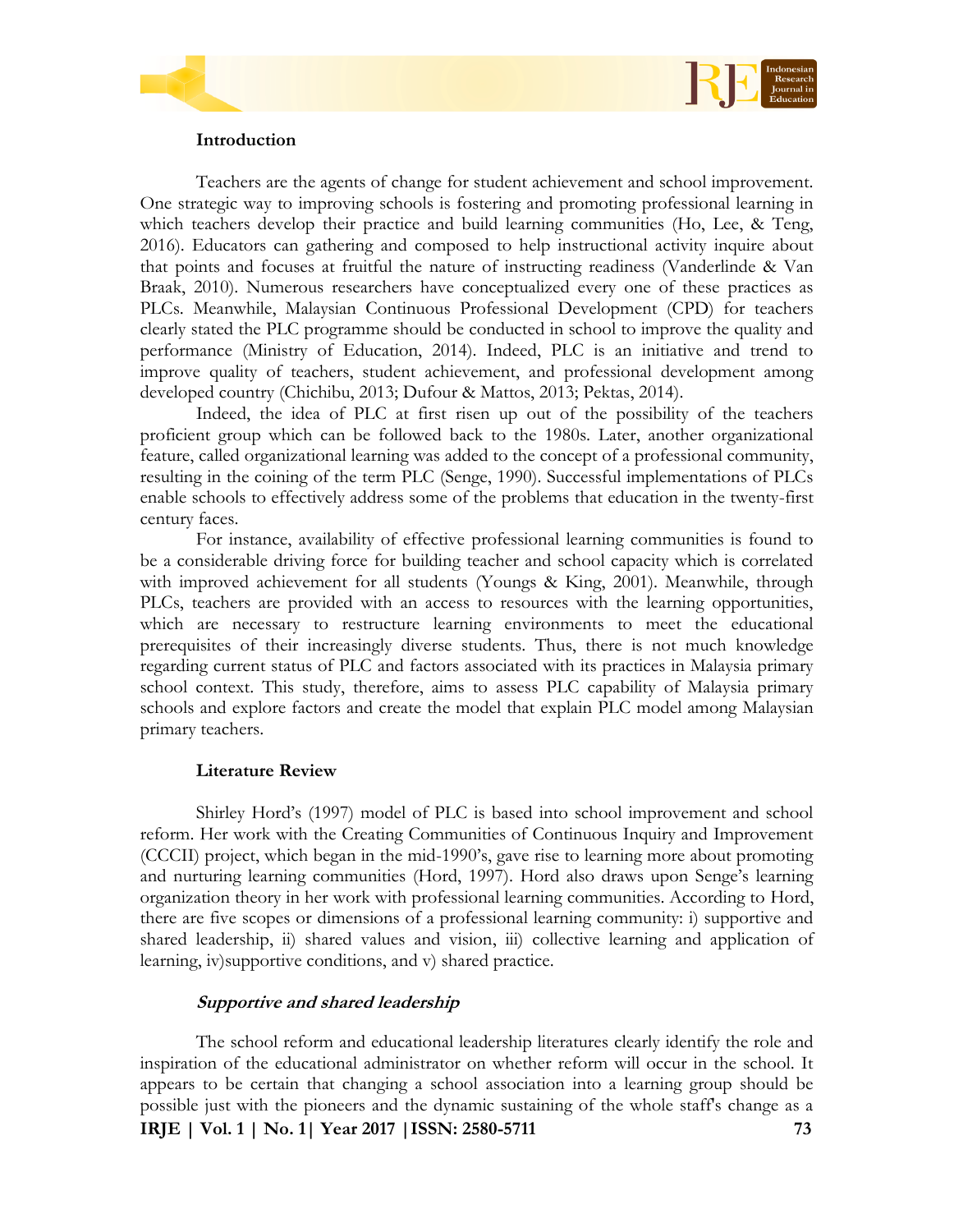



group. Thus, a look at the educational leader of a school whose staff is a professional learning community seems a good starting point for relating what these learning communities look like and how the educational administrator or principal accepts a collegial relationship with teachers. This new relationship produced amongst overseers and teachers prompts shared and collegial administration in the school, where all develop professionally and figure out how to see themselves as all playing on a similar group and utilized toward a similar objective: a superior school (Hoer, 1996; Hord, 1997).

#### **Shared values and vision**

Vision is a trite term these days, and at many times it refers to mission, purpose, goals, objectives, or a paper sheet posted near the principal's office (Isaacson & Bamburg, 1992). Sharing vision is not recently affirming with a smart thought; it is a particular mental picture of what is critical to an individual and to an organization. Staff are urged not exclusively to be required in the method of building up a mutual vision, but to utilize that thought as a guidepost in leadership of educating and learning in the school (Hord, 1997).

#### **Collective learning and application of learning**

Collective Learning is form Senge's paradigm shift was discovered by educators and shared in educational journals, the label became learning communities. In schools, the learning group is shown by people from various voting demographics, at all levels, cooperatively and constantly working and adapting together (Hord, 1997; Louis & Kruse, 1995).

#### **Supportive conditions**

Supportive conditions control when and where and how the staff frequently comes together as a unit to do the learning, decision making, problem solving, and creative work that describe a professional learning community. There is two types of conditions are necessary for learning communities to create function productively: the physical or organizational setup and the human capacities of the people involved (Hord, 1997; Louis & Kruse, 1995).

#### **Shared practice**

Shared practice is shared personal practice among colleagues. Review of a teacher's behavior by colleagues is the norm in the professional learning community (Louis & Kruse, 1995). This activity is not evaluative but is part of the "peers helping peers" practice. Such review is conducted frequently by teachers, who visit each other's classrooms to observe, script notes, and discuss their observations with the visited peer. The process is based on the desire for individual and community enhancement and is enabled by the mutual respect and trustworthiness of staff members (Hord, 1997).

#### **Methods**

**IRJE | Vol. 1 | No. 1| Year 2017 |ISSN: 2580-5711 74** A quantitative approach with a survey research design was chosen for this study because the intent is to ask narrow objective questions generating quantifiable data that can be analysed using statistics (Cresswell, 2008). The target respondents are among all the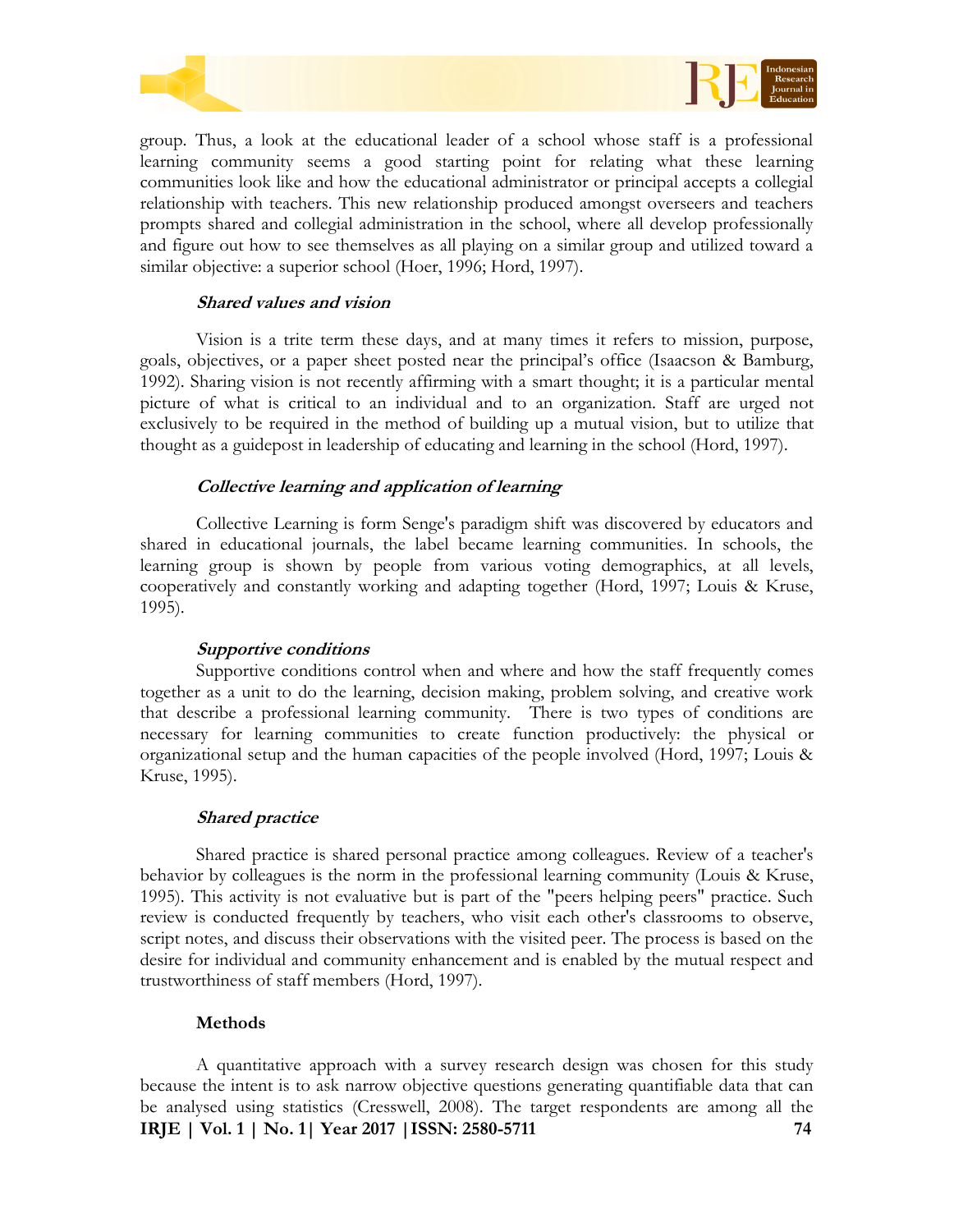



primary school teacher in Malaysia. The samples were selected using the multistage cluster sampling techniques. The study involved 450 primary school teachers from five zone areas of Malaysia represented by the states of Kedah, Selangor, Johor, Terengganu and Sarawak. This sample saiz achieve the minimum sample saiz according to Krejcie & Morgan (Krejcie & Morgan, 1970). There is 112 (18.3%) from Kedah, 163 (26.6%) from Selangor, 114 (16.5%) from Terengganu, 101 (18.6%) from Johor and 122 (19.9%) from Sarawak.

# **The measurement instrument**

The instrument is adapt and modification from of the PLCA-R (Olivier, Hipp, & Huffman, 2010). Previous studies on the PLCA-R have gone through construct validity and have yielded satisfactory internal consistency for the subscales of the PLCA-R (Olivier, Hipp, & Huffman, 2010). The adaption and modification questionnaire consists of 52 items and five subscales: shared and supportive leadership, shared values and vision, collective learning and application, shared personal practice, and supportive conditions. The questionnaire as shown as appendix.

# **Modelling professional learning community**

Five distinct approaches were applied to ensure the development and modelling PLC. First, the PLC was initially peer reviewed by the teachers and supervisors after systematically literature review. Second, ten face-to-face discussions with the expert including academician and practitioner. In fact, each subsequent instrument was constructed based on the preceding instrument. Some of the items were modified and redrafted based on the outcome of each discussion so as to ensure their precision and clarity. Third, a pilot study was conducted in order to assess the internal consistency reliability (Cronbach's alpha), and EFA procedure to explore the factor. Forth, a field study was conducted to run CFA, convergent validity and discriminant validity. Finally, this model successfully developed through all of the procedure.

## **Normality**

Prior to analysing the data, descriptive statistics were examined to check the normality of PLC model. Normally, the data should be conducted to investigate how the standard of the data collected so that the developing model suits the parametric technique in the future research. Using Skewness and Kurtosis approach, our data is claimed to be highly significant indicating as normal data. Each item is ranging between  $-2$  to  $+2$  (Garson, 2012).

| Variable | min   | max    | <b>Skew</b> | c.r.     | kurtosis | c.r.  |
|----------|-------|--------|-------------|----------|----------|-------|
| Cd4      | 4.000 | 10.000 | $-.285$     | -2.468   | 1.338    | 5.796 |
| Cd7      | 4.000 | 10.000 | $-.290$     | $-2.516$ | 1.324    | 5.732 |
| Cd6      | 4.000 | 10.000 | $-.232$     | $-2.009$ | .816     | 3.533 |
| Cd3      | 4.000 | 10.000 | $-.019$     | $-163$   | .354     | 1.531 |
| Cc7      | 4.000 | 10.000 | .019        | .164     | .919     | 3.979 |
| Cc4      | 4.000 | 10.000 | $-.015$     | $-.128$  | .210     | .909  |

|  | Table 1. Multivariate normality |  |
|--|---------------------------------|--|
|  |                                 |  |

**IRJE | Vol. 1 | No. 1| Year 2017 |ISSN: 2580-5711 75**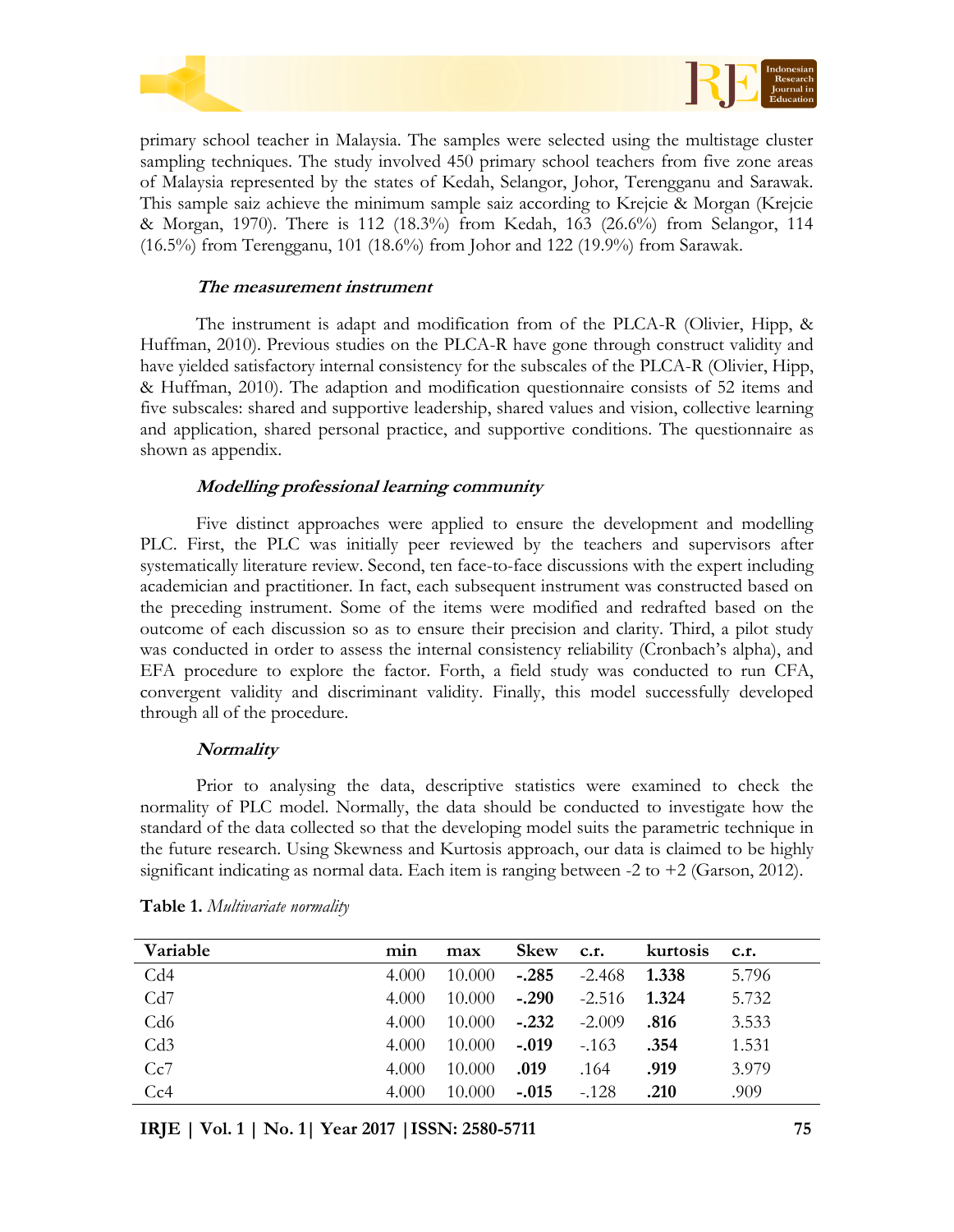



| Variable        | min   | max    | <b>Skew</b> | c.r.     | kurtosis | c.r.     |
|-----------------|-------|--------|-------------|----------|----------|----------|
| Cc6             | 4.000 | 10.000 | .003        | .029     | .602     | 2.608    |
| Cc5             | 4.000 | 10.000 | $-.321$     | $-2.778$ | .842     | 3.644    |
| Cf2             | 4.000 | 10.000 | $-.231$     | $-2.003$ | .435     | 1.882    |
| Cf1             | 4.000 | 10.000 | $-.441$     | $-3.820$ | 1.038    | 4.494    |
| Cf3             | 4.000 | 10.000 | $-.466$     | $-4.039$ | 1.468    | 6.355    |
| Cf4             | 2.000 | 10.000 | $-.679$     | $-5.883$ | .391     | 1.695    |
| Cf <sub>5</sub> | 2.000 | 10.000 | $-.696$     | $-6.031$ | .839     | 3.631    |
| Cf <sub>6</sub> | 2.000 | 10.000 | $-.692$     | $-5.993$ | .582     | 2.520    |
| Ca <sub>6</sub> | 2.000 | 10.000 | $-.280$     | $-2.427$ | 1.957    | 8.473    |
| Ca4             | 4.000 | 10.000 | $-.392$     | $-3.391$ | 1.368    | 5.924    |
| Ca9             | 4.000 | 10.000 | $-.221$     | $-1.915$ | .800     | 3.464    |
| Ca1             | 4.000 | 10.000 | $-.892$     | $-7.722$ | 1.210    | 5.238    |
| Ca7             | 2.000 | 10.000 | $-.467$     | $-4.044$ | 1.594    | 6.902    |
| Ca5             | 4.000 | 10.000 | $-.475$     | $-4.113$ | 1.367    | 5.918    |
| Ca8             | 6.000 | 10.000 | .083        | .722     | $-.162$  | $-.702$  |
| Cb5             | 4.000 | 10.000 | .118        | 1.024    | $-.054$  | $-.235$  |
| Cb6             | 4.000 | 10.000 | $-.010$     | $-.090$  | .126     | .547     |
| Cb9             | 6.000 | 10.000 | .118        | 1.022    | $-.819$  | $-3.545$ |
| Cb8             | 6.000 | 10.000 | $-.020$     | $-173$   | $-.793$  | $-3.433$ |
| Cb2             | 6.000 | 10.000 | .166        | 1.440    | $-.764$  | $-3.308$ |
| Cb7             | 6.000 | 10.000 | .346        | 2.995    | $-1.027$ | $-4.446$ |
| Cb4             | 4.000 | 10.000 | .039        | .337     | $-.059$  | $-.257$  |
| Cb3             | 4.000 | 10.000 | $-.017$     | $-.150$  | $-.262$  | $-1.136$ |
| Multivariate    |       |        |             |          | 474.695  | 114.905  |

## **Convergent validity**

The convergent validity is the validation processes on measurement model. According to Kline (2011), convergent validity is a set of items in one construct are inter-correlation, at least, moderate in magnitude and is measured through average variance extracted (AVE) where the threshold is above  $\geq 0.5$  indicates a high convergent validity (Fornell & Larcker, 1981). Factor loading of each item at  $\geq 0.6$  considered high convergent validity (Hair et al., 2010). Table 2 showed all the AVE and factor loading achieved the minimum value for convergent validity.

| Item | Factors                                    | Factor<br>Loading<br>(>0.6) | $AVE( >0.5)$ $CR( > 0.6)$ |       | $\sqrt{\rm AVE}$ |
|------|--------------------------------------------|-----------------------------|---------------------------|-------|------------------|
| Ca1  | <b>Supportive and Shared</b><br>Leadership | 0.715                       | 0.720                     | 0.959 | 0.848            |
| Ca2  |                                            | 0.813                       |                           |       |                  |

**Table 2.** *Factor loading, AVE, CR and √AVE*

**IRJE | Vol. 1 | No. 1| Year 2017 |ISSN: 2580-5711 76**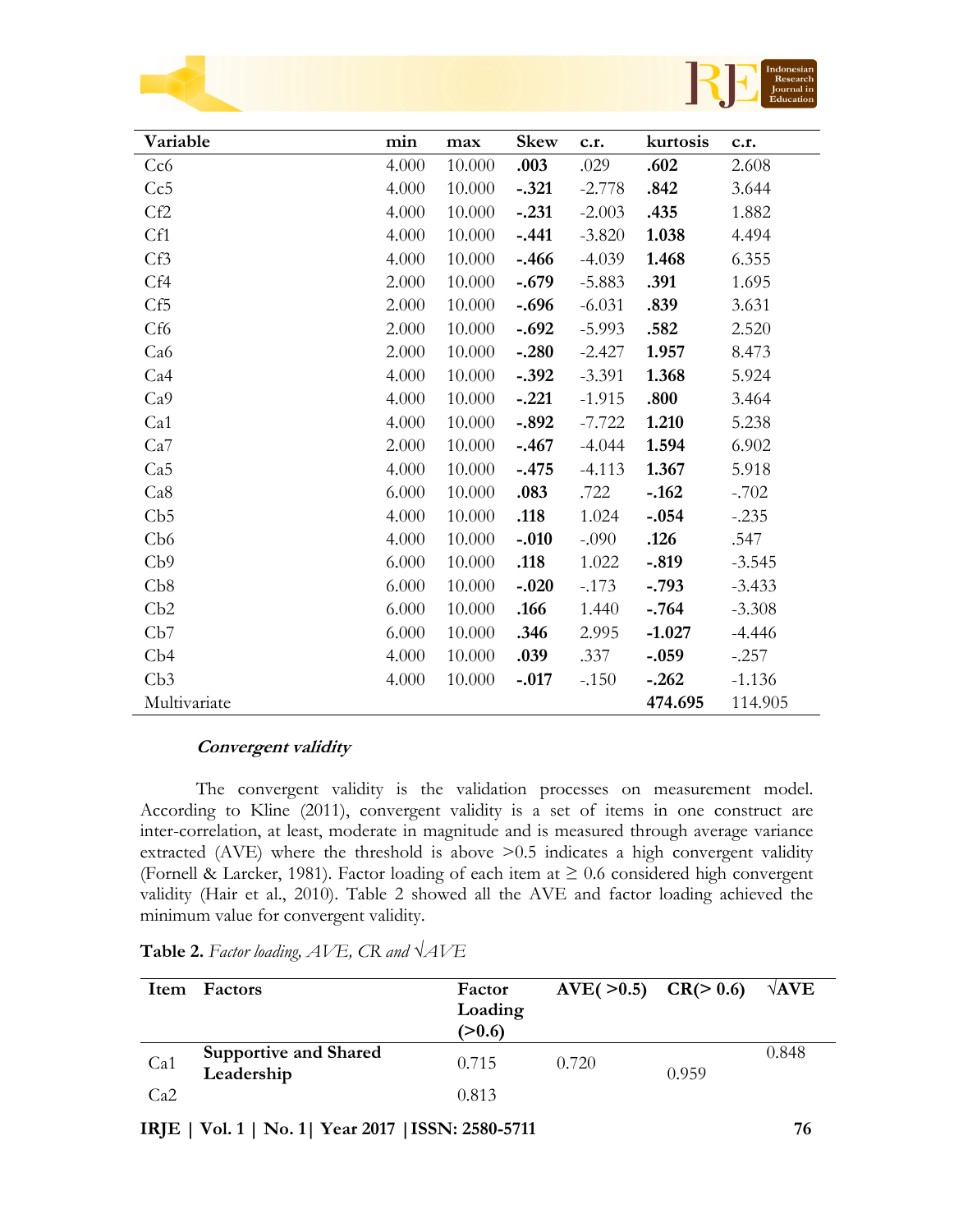|                 |                                                                  |       |       |       | Indonesian<br>Research<br>Journal in<br><b>Éducation</b> |
|-----------------|------------------------------------------------------------------|-------|-------|-------|----------------------------------------------------------|
| Ca4             |                                                                  | 0.859 |       |       |                                                          |
| Ca5             |                                                                  | 0.915 |       |       |                                                          |
| Ca6             |                                                                  | 0.879 |       |       |                                                          |
| Ca7             |                                                                  | 0.899 |       |       |                                                          |
| Ca8             |                                                                  | 0.844 |       |       |                                                          |
| Ca <sub>9</sub> |                                                                  | 0.837 |       |       |                                                          |
| Cb2             | <b>Shared Values and Vision</b>                                  | 0.866 | 0.757 | 0.965 | 0.870                                                    |
| Cb3             |                                                                  | 0.906 |       |       |                                                          |
| Cb4             |                                                                  | 0.896 |       |       |                                                          |
| Cb5             |                                                                  | 0.906 |       |       |                                                          |
| Cb6             |                                                                  | 0.819 |       |       |                                                          |
| Cb7             |                                                                  | 0.891 |       |       |                                                          |
| Cb8             |                                                                  | 0.8   |       |       |                                                          |
| Cb9             |                                                                  | 0.808 |       |       |                                                          |
| Cc4             | <b>Collective Learning and</b><br><b>Application of Learning</b> | 0.795 | 0.697 | 0.902 | 0.824                                                    |
| Cc5             |                                                                  | 0.793 |       |       |                                                          |
| Cc <sub>6</sub> |                                                                  | 0.894 |       |       |                                                          |
| Cc7             |                                                                  | 0.852 |       |       |                                                          |
| Cd <sub>3</sub> | <b>Shared Practice</b>                                           | 0.791 | 0.687 | 0.897 | 0.828                                                    |
| Cd4             |                                                                  | 0.831 |       |       |                                                          |
| Cd <sub>6</sub> |                                                                  | 0.831 |       |       |                                                          |
| Cd7             |                                                                  | 0.86  |       |       |                                                          |
| Cf1             | <b>Supportive Condition</b>                                      | 0.829 | 0.588 | 0.894 | 0.766                                                    |
| Cf2             |                                                                  | 0.867 |       |       |                                                          |
| Cf3             |                                                                  | 0.82  |       |       |                                                          |
| Cf4             |                                                                  | 0.697 |       |       |                                                          |
| Cf5             |                                                                  | 0.682 |       |       |                                                          |
| Cf <sub>6</sub> |                                                                  | 0.682 |       |       |                                                          |

# **Discriminant validity**

Table 3 showed that the diagonal value (in bold) are higher than any other values in its row and column. Thus, the discriminant validity for the PLC constructs was achieved. The discriminant validity is to avoid any redundant items in the measurement model (Zainudin, 2012). The items should not be related are in reality not related. It involves the relationship between a latent construct and other constructs of a similar nature. Discriminant validity can be identified by comparing the variance shared by the average AVE between these two constructs (Bove, Pervan, Beatty, & Shiu, 2009).

| Supportive and    | <b>Shared</b> | <b>Collective Learning</b> | <b>Shared</b> | Supportive         |
|-------------------|---------------|----------------------------|---------------|--------------------|
| shared leadership | Value and     | and Application of         |               | Practice Condition |
|                   | Vision        | learning                   |               |                    |
| 0.848             |               |                            |               |                    |
| 0.66              | 0.870         |                            |               |                    |
|                   |               |                            |               |                    |

**Table 3.** *Discriminant validity*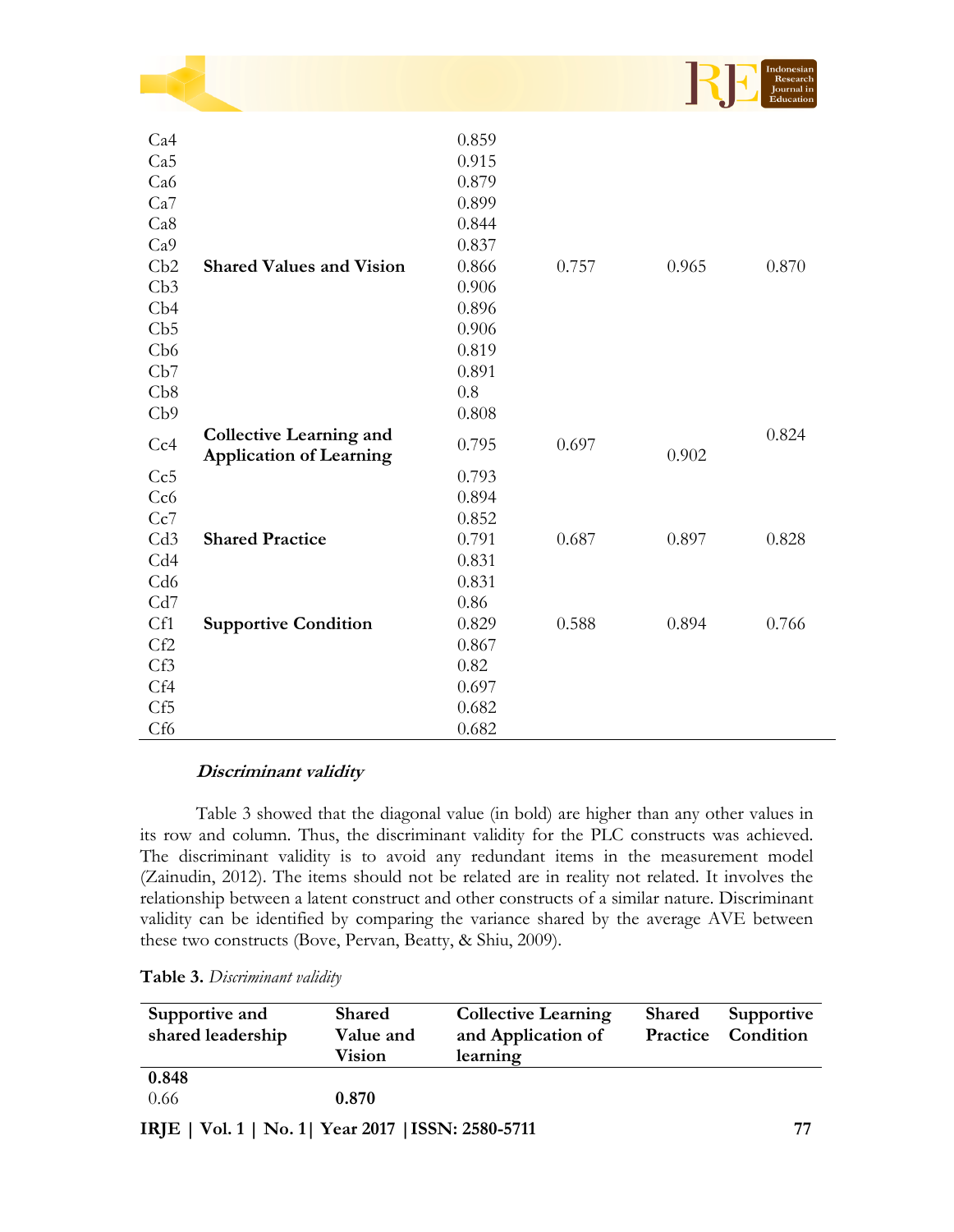|      |      |       | Indonesian<br>Research<br>Journal in<br>Education |
|------|------|-------|---------------------------------------------------|
| 0.64 | 0.77 | 0.824 |                                                   |
| 0.62 | 0.70 | 0.72  | 0.828                                             |
| 0.62 | 0.65 | 0.70  | 0.766<br>0.63                                     |

**Measurement model of the PLC Figure 1.***1st order CFA*



**Figure 2.** *2nd order CFA*



Notes: SVV: Shared Values and Vision, SSL: Supportive and Shared Leadership, SC: Supportive Condition, CLA: Collective Learning and Application of Learning, SC: Supportive Condition

## **Fitness indexes**

In SEM, there is several Fitness Indexes that reflect how fit is the model to the data at hand. However there is no agreement among researchers which fitness indexes to use. Hair et al. (2010) and Holmes-Smith (2006) recommend the use of at least one fitness index

**IRJE | Vol. 1 | No. 1| Year 2017 |ISSN: 2580-5711 78**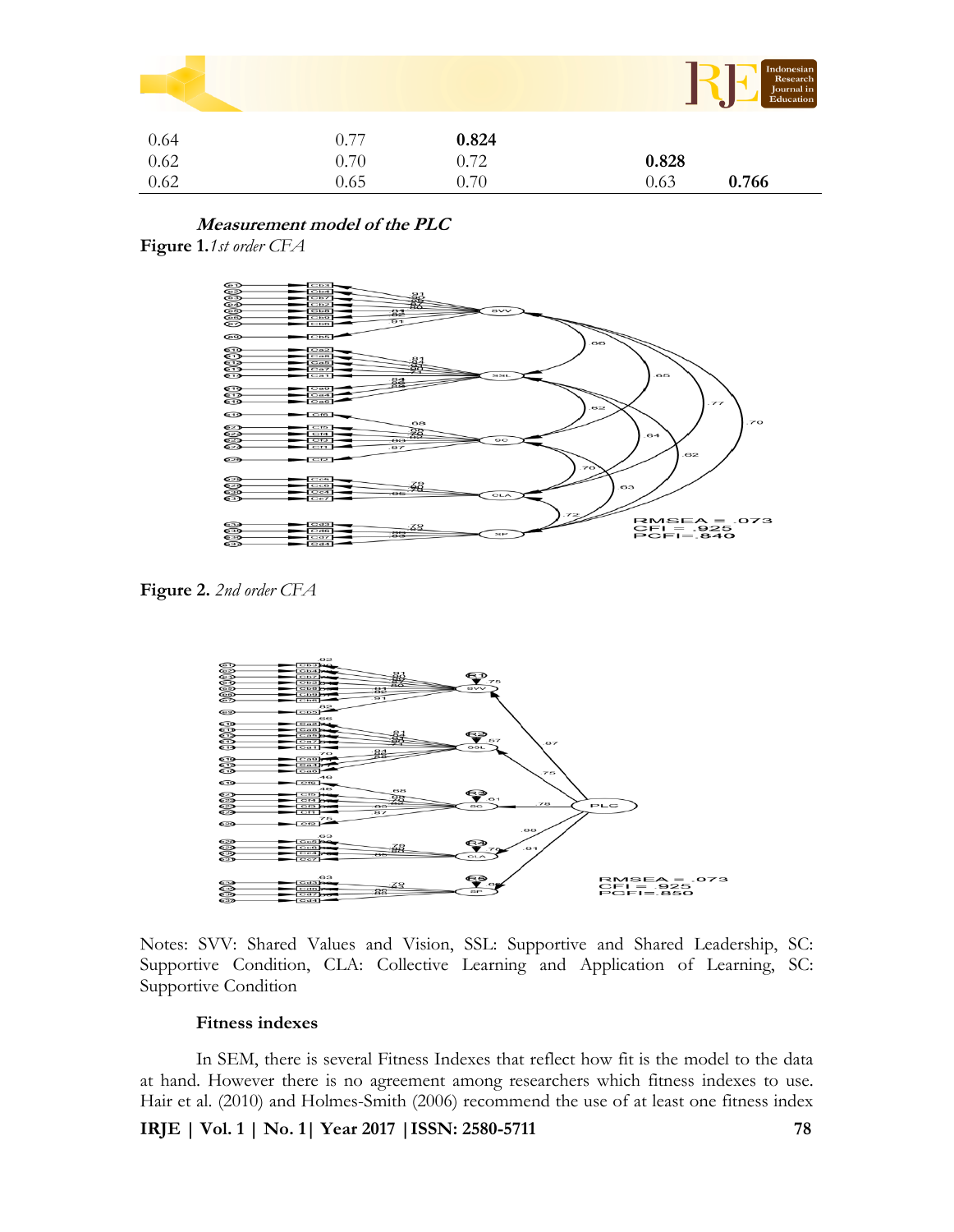

from each category of model fit. There are three model fit categories namely Absolute Fit, Incremental Fit, and Parsimonious Fit. The value of fitness indexes used in this study is the RMSEA (absolute), CFI (relative), and PCFI (parsimonious) and this model was achieved the model indexes.

**Table 4.** *Model fitness indexes*

| <b>Model Fitness Indexes</b> | <b>Findings</b> |
|------------------------------|-----------------|
| RMSEA < 0.1                  | 0.073           |
| CFI > 0.9                    | 0.925           |
| PCFI > 0.5                   | 0.850           |

# **Findings and Discussion**

Finally PLC's model successful developed empirically. The findings have explored and confirm factor structure of PLC. It is revealed all dimensions of the PLC, such as Supportive and shared leadership, Shared Value and Vision, Collective Learning and Application of learning, Shared Practice and Supportive Condition in Malaysian context. In reality, there are the challenges for PLC implementation such as: 1) teachers' workload, 2) ambiguity of PLC processes and effectiveness, and 3) hierarchical work structure (Hairon & Dimmock, 2012). But with the suitable model, PLC implementation should be structured and effective.

Factor supportive and shared leadership has their own capacity. Supportive leadership is compulsory to create an atmosphere in which leadership capacity is developed for all community members. Shared leadership capacity empowers all members of PLC to share in the vision and mission of the school and make effective and real decisions that positively affect student learning and achievement. Factor Shared Value and Vision is connected by mission, focus, goals. A shared sense of the vision and goals of a learning community is assembled by its members, embedded in daily practice and visible to all. Such vision, focus and goals are woven into the fabric of school and community life and are centred on the enhancement of student achievement, learning and growth.

Meanwhile, factor Collective Learning and Application of Learning is about collaborative relationships within the school community. There are centered on developing informed decision making and a knowledge base that positively influences practice. It emphasizes the cognitive processes that result from effective PLCs and the significance of working collectively with curricular outcomes, instructional processes and the best practices. Factor Shared Practice is about collaboration with colleagues and factor Supportive Conditions that are necessary in order to accept and embrace change within school communities are identified. This includes both logistical supports, such as scheduling and resources, and social and cognitive supports, such as opportunity, leadership and communication. Professional learning communities have been held up as powerful structures for teachers' continuing professional development. The factor shaped the PLC's model could guide the development of PLCs within the context of school improvement initiatives.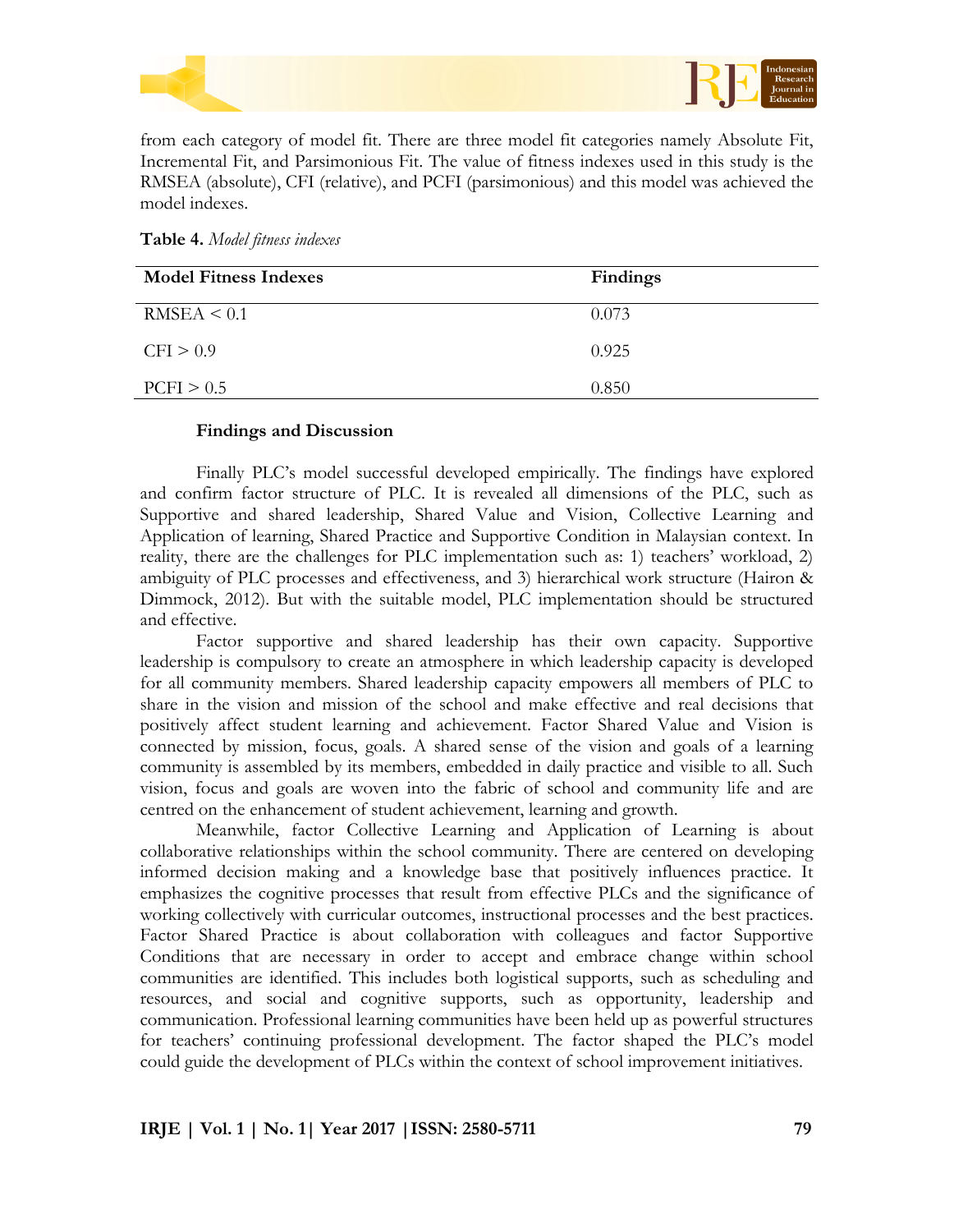



# **Conclusion**

Initiating and sustaining the PLC model concept requires hard work. A school staff must focus on learning rather than teaching, work collaboratively on matters related to learning, and hold its members accountable for the kind of results that fuel continual improvement. When educators work hard to implement these principles, their collective ability to help all students learn will improve.

The study of these factors is important to clarify the strengths and weaknesses that should be considered by the authorities. This will facilitate the relevant parties to measure for improvement in the event of weaknesses and to promote in order to be expended and implemented. In conclusion, this model of PLC will help in achieving the national vision and agenda of the national education policy.

# **References**

- Bove, L.L., Pervan, S.J., Beatty, S.E., Shiu, E. (2009). Service worker role in encouraging customer organizational citizenship behaviors. *Journal of Business Research, 62*(7), 698-705.
- Chichibu, T. (2013). How Japanese schools build a professional learning community by lesson study. *International Journal for Lesson and Learning Studies*, *2*(1), 12–25.
- Creswell, J. W. (2008). *Research Design Qualitative, Quantitative, and mixed methods approaches* (2nd Edition). New York: SAGE.
- Cronbach, L. J. (1951). Coefficient alpha and the internal structure of tests. *Psychometrika*, *16*(3), 297-334.
- Dufour, R., & Mattos, M. (2013). How Do Principals Really Improve Schools *? Educational Leadership.*
- Fornell, C., & Larcker, D.F. (1981). Evaluating structural equation models with unobservable variables and measurement error. *Journal of Marketing Research, 18* (1), 39-50.
- Garson, G. D. (2012). *Testing Statistical Assumptions. Blue Book Series*, 1–52. Retrieved from <http://www.statisticalassociates.com/assumptions.pdf>
- Hairon, S., & Dimmock, C. (2012) Singapore schools and professional learning communities: teacher professional development and school leadership in an Asian hierarchical system, *Educational Review, 64* (4), 405-424,
- Hair, J. F., Back, W. C., Babin, B. J., & Rolph, E. A. (2010). *Multivariate Data Analysis* (Seventh.). Prentice Hall.
- Ho, D., Lee, M., & Teng, Y. (2016). Exploring the relationship between school-level teacher qualifications and teachers' perceptions of school-based professional learning community practices. *Teaching and Teacher Education*, *54,* 32–43. <http://doi.org/10.1016/j.tate.2015.11.005>
- Hoerr, T.R. (1996*).Collegiality: A new way to define instructional leadership*. *Phi Delta Kappan, 77*(5), 380-381.
- Holmes-Smith, H., Coote, L., & Cunningham, E. (2006*). Structural equation modelling: from the fundamentals to advanced topics.* Melbourne: School Research, Evaluation and Measurement Services.
- Holmes-Smith, P. (2001*). Introduction to structural equation modelling using LISREAL*. Perth: ACSPRI-Winter Training Program.